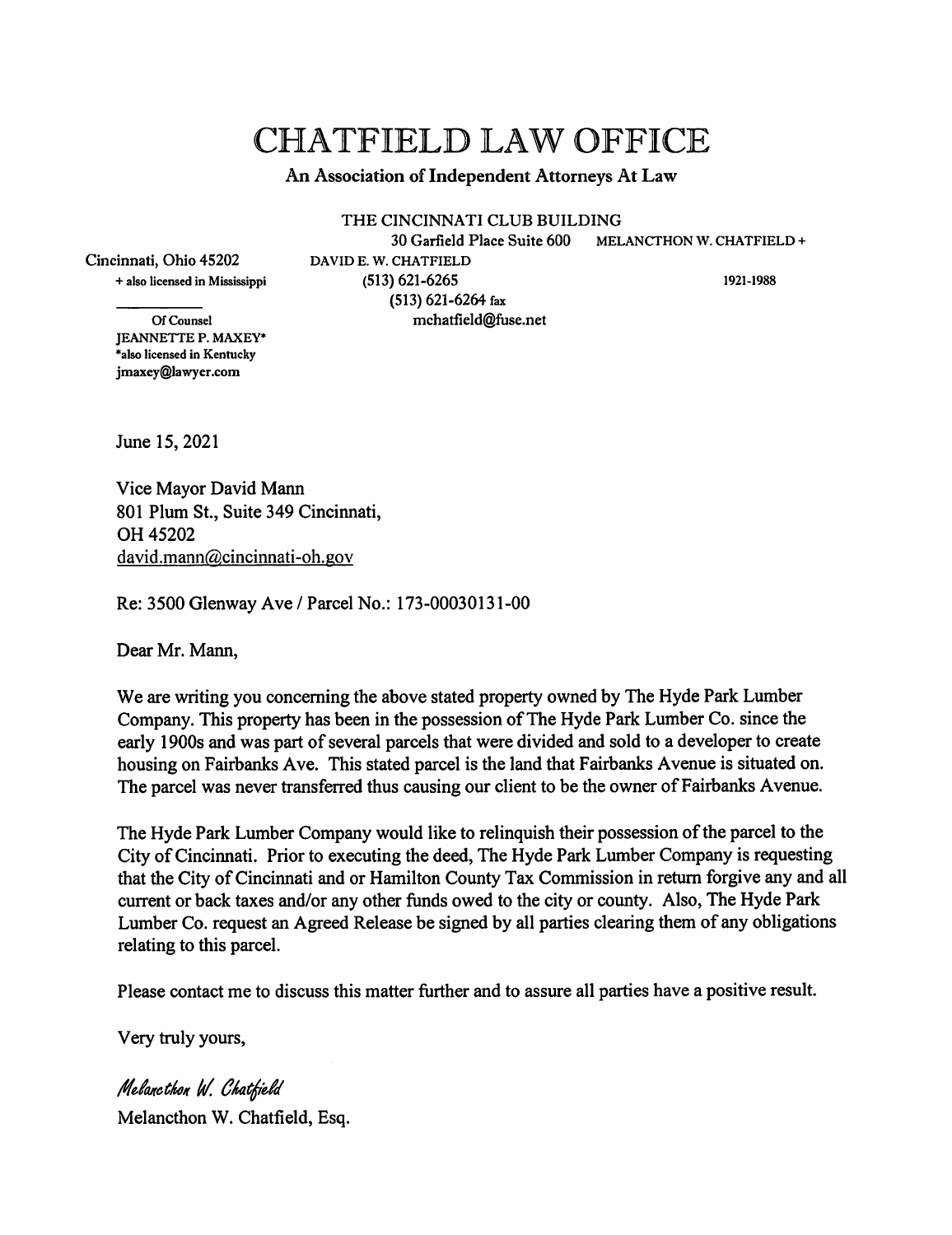## 6/15/2021

Property Report